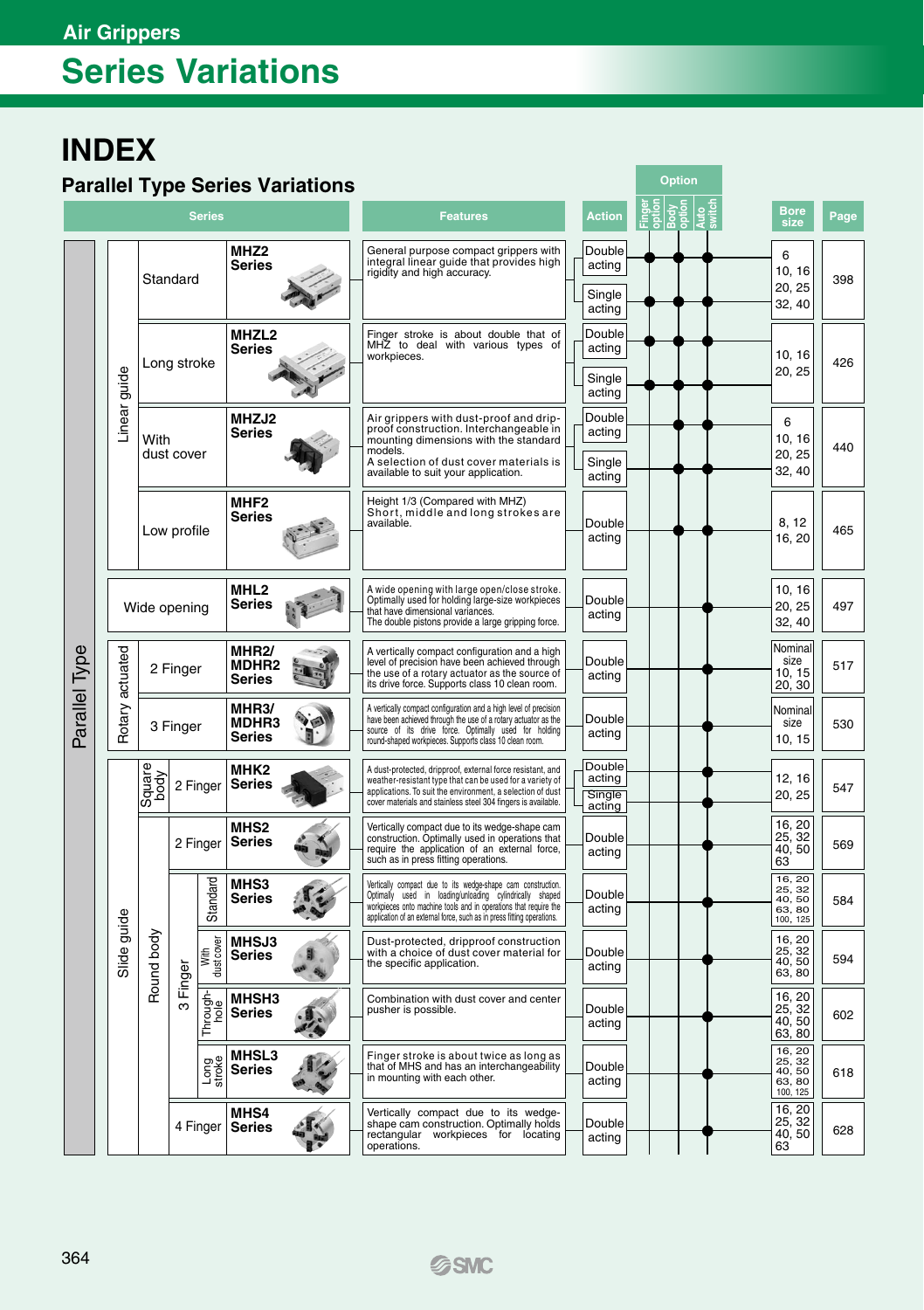## **INDEX**

|              | <b>Angular Type Series Variations</b>     | <b>Option</b>                      |                                                                                                                                                                                                               |                                      |                     |                        |     |
|--------------|-------------------------------------------|------------------------------------|---------------------------------------------------------------------------------------------------------------------------------------------------------------------------------------------------------------|--------------------------------------|---------------------|------------------------|-----|
|              | <b>Series</b>                             |                                    | <b>Features</b>                                                                                                                                                                                               |                                      | <b>Bore</b><br>size | Page,                  |     |
|              | Standard                                  | MHC <sub>2</sub><br><b>Series</b>  | Auto switches can be mounted.                                                                                                                                                                                 | Double<br>acting<br>Single<br>acting |                     | 6                      | 664 |
|              |                                           | MHCA <sub>2</sub><br><b>Series</b> | Body with a shorter overall length.                                                                                                                                                                           | Double<br>acting<br>Single<br>acting |                     | 6                      | 664 |
| Angular Type | Compact                                   | MHCM <sub>2</sub><br><b>Series</b> | Smallest and most lightweight series.                                                                                                                                                                         | Single<br>acting                     |                     | $\overline{7}$         | 673 |
|              | Standard                                  | MHC <sub>2</sub><br><b>Series</b>  | A large holding moment is achieved<br>through a double piston construction.<br>$(010 \text{ to } 025)$                                                                                                        | Double<br>acting<br>Single<br>acting |                     | 10.16<br>20, 25        | 675 |
|              | Toggle                                    | MHT <sub>2</sub><br><b>Series</b>  | A large holding moment in the vicinity of the<br>support point is achieved through a toggle<br>construction. The workpiece can be held in place<br>even when there is no supply of compressed air.            | Double<br>acting                     |                     | 32.40<br>50, 63        | 685 |
|              | Cam<br>$180^\circ$<br>Angular             | MHY <sub>2</sub><br><b>Series</b>  | Lightweight and compact size through<br>the use of a cam mechanism.                                                                                                                                           | Double<br>acting                     |                     | 10.16<br>20, 25        | 697 |
|              | Rack/<br>Pinion<br>$180^\circ$<br>Angular | MHW <sub>2</sub><br><b>Series</b>  | The use of SMC's unique seal construction resulted<br>in its reduced overall length and dust-protecting<br>performance. Can be used for unloading workpieces<br>from machine tools or for holding workpieces. | Double<br>acting                     |                     | 20, 25<br>32, 40<br>50 | 711 |
|              | Rotary gripper                            | <b>MRHQ</b><br><b>Series</b>       | The gripper function and the rotating<br>function have been integrated in a<br>compact package.                                                                                                               | Double<br>acting<br>Single<br>acting |                     | 10.16<br>20, 25        | 749 |

#### **Auto Hand Changing System**



**MRHQ MA**

**D-**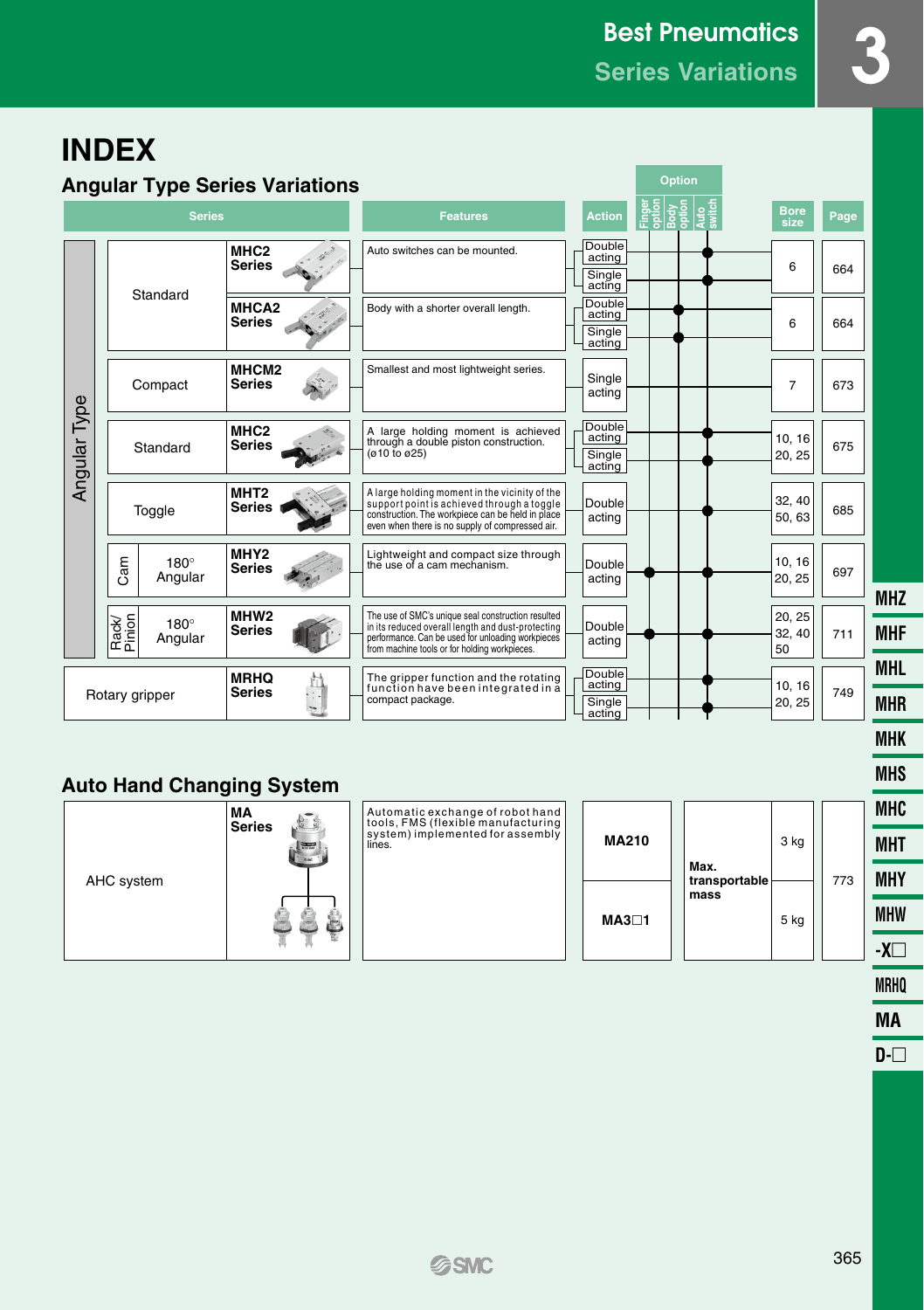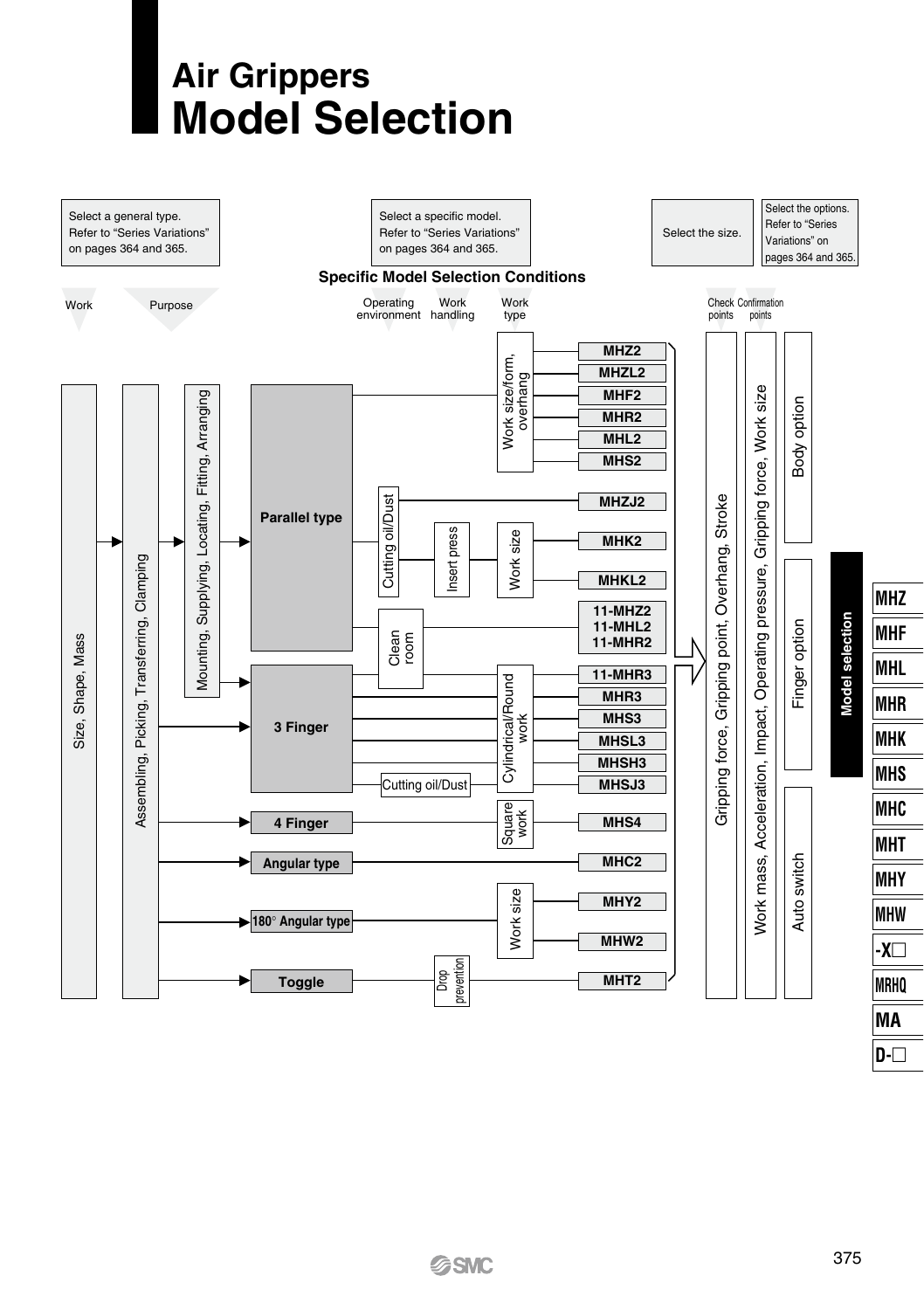#### **Performance Data for Air Gripper Model Selection**

|               |              |                    | Bore              | Gripping force (N) *1 |          |               |                    |                    | Finger                                        |                         |                           | Size<br>H (mm | Volume (cm <sup>3</sup> ) |                       |                 |
|---------------|--------------|--------------------|-------------------|-----------------------|----------|---------------|--------------------|--------------------|-----------------------------------------------|-------------------------|---------------------------|---------------|---------------------------|-----------------------|-----------------|
|               |              | Series description | Series            | size                  |          | Double acting | Single acting N.O. | Single acting N.C. | Finger<br>closing stroke opening stroke       |                         | <b>Stroke</b><br>(mm)     | Weight        |                           | Finger open           | Finger close    |
|               |              |                    |                   | (mm)                  | External | Internal      | External           | Internal           | (mm)                                          | (mm)                    |                           | $(g)^*$       | اللي                      | side                  | side            |
|               |              |                    | MHZA <sub>2</sub> | 6                     | 3.3      | 6.1           | 1.9                | 3.7                | $8_{-0.4}^{0}$                                | $12 \pm 1$              | 4                         | 26            | 29.8                      | 0.23                  | 0.13            |
|               |              |                    | MHZAJ2            | 6                     | 3.3      | 6.1           | 1.9                | 3.7                | $8_{-0.4}^{0}$                                | $12 \pm 1$              | $\overline{4}$            | 27            | 33                        | 0.23                  | 0.13            |
|               |              |                    |                   | 6                     | 3.3      | 6.1           | 1.9                | 3.7                | $8_{-0.4}^{0}$                                | $12 \pm 1$              | 4                         | 27            | 38.8                      | 0.23                  | 0.19            |
|               |              |                    |                   |                       |          |               |                    |                    | $11.2_{-0.7}^{0}$<br>÷5                       | $15.2^{+2.2}_{0}$ *5    |                           |               |                           |                       |                 |
|               |              |                    |                   | 10                    | 11       | 17            | 7.1                | 13                 | $5.7_{-0.4}^{0}$<br>85                        | $9.7_{0}^{+2.2}$ *5     | 4                         | 55            | 43.8                      | 0.4                   | 0.3             |
|               |              |                    |                   |                       |          |               |                    |                    | $+5$                                          | $20.9_{-0.2}^{+2.2}$ *5 |                           |               |                           |                       |                 |
|               |              |                    |                   | 16                    | 34       | 45            | 27                 | 38                 | $14.9 - 0.7$<br>$6.6 - 0.4$<br>5 <sub>5</sub> | $12.6_{0}^{+2.2}_{-6}$  | 6                         | 115           | 50                        | 1.3                   | 1.0             |
|               |              |                    |                   |                       |          |               |                    |                    | 85                                            |                         |                           |               |                           |                       |                 |
|               |              | Standard           |                   | 20                    | 42       | 66            | 33                 | 57                 | $16.3 - 0.7$<br>85                            | $26.3_{-0.2}^{+2.2}$ *5 | 10                        | 235           | 62.3                      | 3.0                   | 2.0             |
|               |              |                    | MHZ <sub>2</sub>  |                       |          |               |                    |                    | $7.2 - 0.4$<br>5 <sub>5</sub>                 | $17.2^{+2.2}_{-0}$      |                           |               |                           |                       |                 |
|               |              |                    |                   | 25                    | 65       | 104           | 45                 | 83                 | $19.3 - 0.8$<br>$5\overline{5}$               | $33.3_{-0.2}^{+2.5}$ *5 | 14                        | 430           | 74.6                      | 6.1                   | 4.1             |
|               |              |                    |                   |                       |          |               |                    |                    | $8.8 - 0.4$                                   | $22.8_{0}^{+2.5}$ *5    |                           |               |                           |                       |                 |
|               |              |                    |                   | 32                    | 158      | 193           | 131                | 161                | $26 - 0.5$                                    | $48^{+2.5}_{-0}$        | 22                        | 715           | $79^{6}$                  | $12.2^{*6}$           | $9.2^{*6}$      |
|               |              |                    |                   |                       |          |               |                    |                    |                                               |                         |                           |               | $88^{+6}$                 | $16.5^{*6}$           | $12.1^{+6}$     |
|               |              |                    |                   | 40                    | 254      | 318           | 217                | 267                | $30 - 0.5$                                    | $60^{+2.7}_{0}$         | 30                        | 1275          | $98^{*6}$                 | $26.4^{*6}$           | $19.1^{*6}$     |
|               |              |                    |                   |                       |          |               |                    |                    |                                               |                         |                           |               | $111^{6}$                 | $35.7^{*6}$           | $25.6^{*6}$     |
|               |              |                    |                   | 10                    | 11       | 17            | 7.1                | 13                 | $11.2 - 0.4$                                  | $19.2^{+2.2}_{-0}$<br>8 | 60                        | $43.8^{+6}$   | $0.5^{*6}$                | $0.3^{*6}$            |                 |
|               |              |                    |                   |                       |          |               |                    |                    |                                               |                         |                           |               | $53.8^{+6}$               | $0.6^{*6}$            | $0.4^{*6}$      |
|               |              |                    |                   | 16                    | 34       | 45            | 27                 | 38                 | $14.9 - 0.4$                                  | $26.9_{0}^{+2.2}$       | 12                        | 135           | $52.7^{+6}$               | $1.7 - 6$             | $1.2^{*6}$      |
|               | Linear guide | Long<br>stroke     |                   |                       |          |               |                    |                    |                                               |                         |                           |               | $57.7^{6}$                | $2.0^{*6}$            | $1.3^{*6}$      |
|               |              |                    | MHZL2             | 20                    | 42       | 66            | 33                 | 57                 | $16.3 - 0.4$                                  | $34.3_{0}^{+2.4}$       | 18                        | 270           | $67.5^{\circ 6}$          | $3.6^{*6}$            | $2.2^{*6}$      |
|               |              |                    |                   |                       |          |               |                    |                    |                                               |                         |                           |               | $73.5^{*6}$               | $3.9^{*6}$            | $2.3^{\circ 6}$ |
|               |              |                    |                   |                       |          |               |                    |                    | $19.3 - 0.4$                                  |                         |                           |               | $77.9^{*6}$               | $6.\overline{2^{*6}}$ | $3.8^{*6}$      |
|               |              |                    |                   | 25                    | 65       | 104           | 50                 | 85                 |                                               | $41.3_{0}^{+2.6}$       | 22                        | 470           | $87.9^{6}$                | $6.6^{*6}$            | $4.0^{*6}$      |
|               |              |                    |                   | 6                     | 3.3      | 6.1           | 1.9                | 3.7                | $8 - 0.4$                                     | $12 \pm 1$              | $\overline{\mathbf{4}}$   | 28            | 42                        | 0.26                  | 0.24            |
|               |              |                    |                   | 10                    | 9.8      | 17            | 6.3                | 12                 | $11.2_{-0.7}^{0}$                             | $15.2_{0}^{+2.2}$       | $\overline{4}$            | 60            | 45                        | 0.4                   | 0.3             |
|               |              | With<br>dust cover | MHZJ2             | 16                    | 30       | 40            | 24                 | 31                 | $14.9\substack{0.7 \\ -0.7}$                  | $20.9_{-0.2}^{+2.2}$    | 6                         | 130           | 52.3                      | 1.3                   | 1.0             |
|               |              |                    |                   | 20                    | 42       | 66            | 28                 | 56                 | $16.3_{-0.7}^{0}$                             | $26.3_{-0.2}^{+2.2}$    | 10                        | 250           | 64.8                      | 3.0                   | 2.0             |
| Parallel Type |              |                    |                   | 25                    | 65       | 104           | 45                 | 83                 | $19.3 - 0.8$                                  | $33.3_{-0.2}^{+2.5}$    | 14                        | 460           | 77.7                      | 6.1                   | 4.1             |
|               |              |                    |                   |                       |          |               |                    |                    |                                               | $8 \pm 1$               | 8                         | 65            |                           | 0.7                   | 0.6             |
|               |              |                    |                   | 8                     | 19       | 19            |                    | $\overline{a}$     | $0^{+0.1}_{-0}$                               | $16 \pm 1$              | 16                        | 85            | 14                        | 1.1                   | 1.0             |
|               |              |                    |                   |                       |          |               |                    |                    |                                               | $32 \pm 1$              | 32                        | 120           |                           | 2.0                   | 1.9             |
|               |              | Compact            |                   |                       |          |               |                    |                    |                                               | $12 \pm 1$              | 12                        | 155           |                           | 1.9                   | 1.6             |
|               |              |                    |                   | 12                    | 48       | 48            |                    |                    | $0^{+0.1}$                                    | $24 \pm 1$              | 24                        | 190           | 19                        | 3.3                   | 3.0             |
|               |              |                    |                   |                       |          |               |                    |                    |                                               | $48 \pm 1$              | 48                        | 275           |                           | 6.1                   | 5.8             |
|               |              |                    | MHF <sub>2</sub>  | 16                    | 90       |               |                    |                    | $0^{+0.1}_{-0}$                               | $16 \pm 1$              | 16<br>32                  | 350           | 24                        | 4.9                   | 4.1             |
|               |              |                    |                   |                       |          | 90            | ۰                  | ÷                  |                                               | $32 \pm 1$              |                           | 445           |                           | 8.2                   | 7.4             |
|               |              |                    |                   |                       |          |               |                    |                    |                                               | $64 \pm 1$              | 64                        | 650           |                           | 14.9                  | 14.0            |
|               |              |                    |                   |                       |          |               |                    |                    |                                               | $20 \pm 1$              | 20                        | 645           |                           | 8.7                   | 7.3             |
|               |              |                    |                   | 20                    | 141      | 141           |                    | L,                 | $0^{+0.1}_{0}$                                | $40 \pm 1$              | 40                        | 850           | 30                        | 15.1                  | 13.7            |
|               |              |                    |                   |                       |          |               |                    |                    |                                               | $80 \pm 1$              | 80                        | 1225          |                           | 28.0                  | 26.6            |
|               |              |                    |                   |                       |          |               |                    |                    | 56                                            | 76                      | 20                        | 280           |                           | 1                     | 1               |
|               |              |                    |                   | 10                    | 14       | 14            |                    | ۳                  | 78                                            | 118                     | 40                        | 345           | 31                        | $\overline{c}$        | $\overline{c}$  |
|               |              |                    |                   |                       |          |               |                    |                    | 96                                            | 156                     | 60                        | 425           |                           | 3                     | 3               |
|               |              |                    |                   |                       |          |               |                    |                    | 68                                            | 98                      | 30                        | 585           |                           | 4.5                   | 4.5             |
|               |              |                    |                   | 16                    | 45       | 45            |                    |                    | 110                                           | 170                     | 60                        | 795           | 39                        | 9.0                   | 9.0             |
|               |              |                    |                   |                       |          |               |                    |                    | 130                                           | 210                     | 80                        | 935           |                           | 12.1                  | 12.1            |
|               |              |                    |                   |                       |          |               |                    |                    | 82                                            | 122                     | 40                        | 1025          |                           | 9.4                   | 9.4             |
|               |              |                    |                   | 20                    | 74       | 74            |                    |                    |                                               | 222                     | 80                        |               |                           |                       |                 |
|               |              | Wide opening       |                   |                       |          |               |                    |                    | 142<br>162                                    | 262                     |                           | 1495          | 46                        | 18.9<br>23.6          | 18.9<br>23.6    |
|               |              |                    | MHL <sub>2</sub>  |                       |          |               |                    |                    | 100                                           | 150                     | 100                       | 1690          |                           | 18.9                  |                 |
|               |              |                    |                   |                       |          |               |                    |                    |                                               |                         | 50<br>1690<br>100<br>2560 |               |                           | 18.9                  |                 |
|               |              |                    |                   | 25                    | 131      | 131           | ۰                  | ۰                  | 182                                           | 282                     |                           | 52            | 37.8                      | 37.8                  |                 |
|               |              |                    |                   |                       |          |               |                    |                    | 200                                           | 320                     | 120<br>70<br>120          | 2775          |                           | 45.3                  | 45.3            |
|               |              |                    |                   |                       |          |               |                    |                    | 150                                           | 220                     |                           | 2905          |                           | 42.2                  | 42.2            |
|               |              |                    |                   | 32                    | 228      | 228           | ۰                  | L.                 | 198                                           | 318                     |                           | 3820          | 68                        | 72.4                  | 72.4            |
|               |              |                    |                   |                       |          |               |                    |                    | 242                                           | 402                     | 160                       | 4655          |                           | 96.5                  | 96.5            |
|               |              |                    |                   |                       |          |               |                    |                    | 188                                           | 288                     | 100                       | 5270          |                           | 94.3                  | 94.3            |
|               |              |                    |                   | 40                    | 396      | 396           | L,                 |                    | 246                                           | 406                     | 160                       | 6830          | 79                        | 150.8                 | 150.8           |
|               |              |                    |                   |                       |          |               |                    |                    | 286                                           | 486                     | 200                       | 7905          |                           | 188.5                 | 188.5           |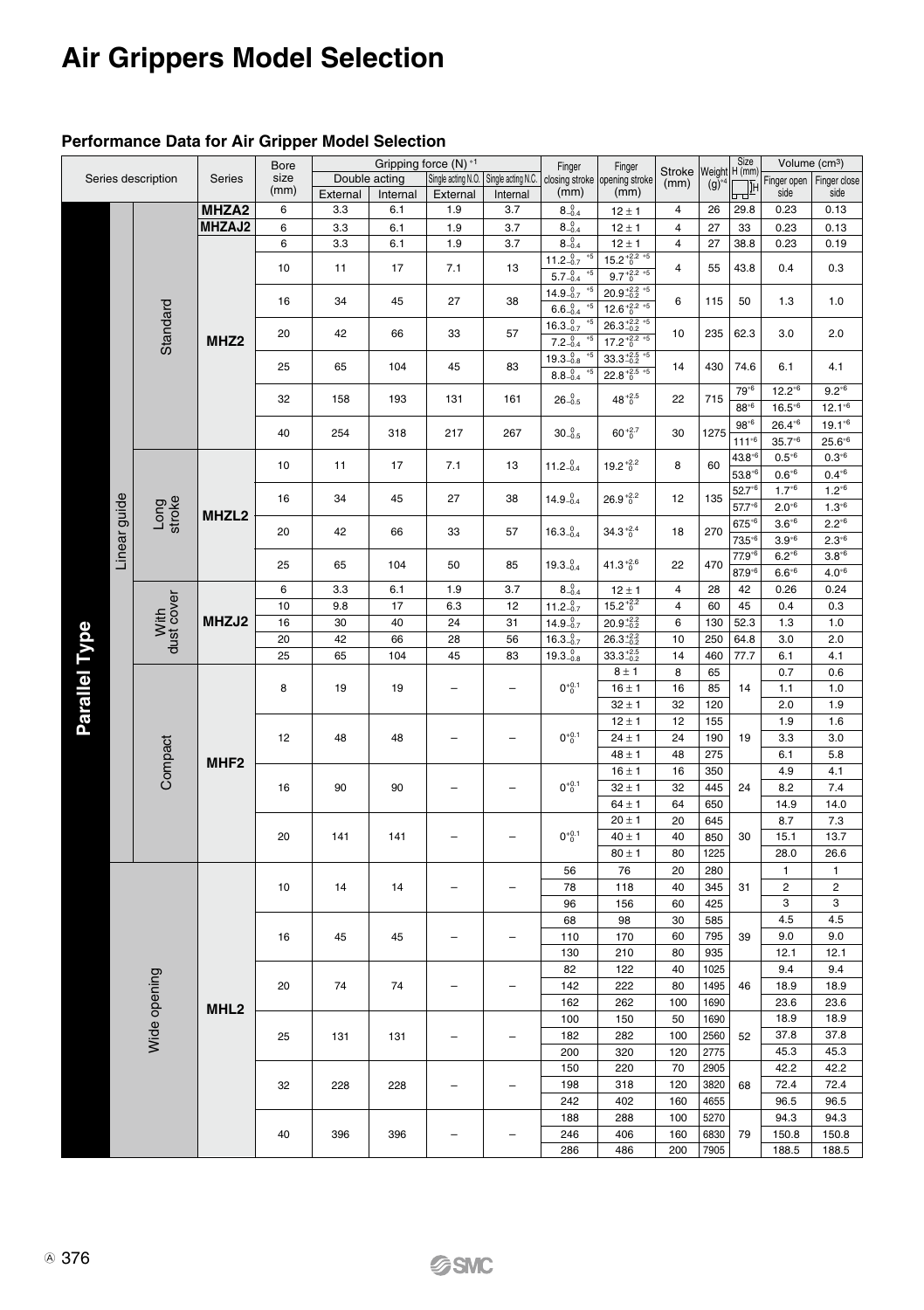|               |                    |            |             |                 |                   |                  |                       |                 | Gripping force (N) *1                      |                                            | Finger                   | Finger                                              |                       |                          | Size         | Volume $(cm3)$                   |                                               |                         |          |            |            |          |              |              |
|---------------|--------------------|------------|-------------|-----------------|-------------------|------------------|-----------------------|-----------------|--------------------------------------------|--------------------------------------------|--------------------------|-----------------------------------------------------|-----------------------|--------------------------|--------------|----------------------------------|-----------------------------------------------|-------------------------|----------|------------|------------|----------|--------------|--------------|
|               | Series description |            |             |                 | <b>Series</b>     | Bore<br>size     |                       | Double acting   | Single acting N.O.                         | Single acting N.C.                         | closing stroke           | opening stroke                                      | <b>Stroke</b><br>(mm) | Weight H (mm)<br>(g)     |              | Finger open                      | Finger close                                  |                         |          |            |            |          |              |              |
|               |                    |            |             |                 |                   | (mm)             | External              | Internal        | External                                   | Internal                                   | (mm)                     | (mm)                                                |                       |                          | ╨            | side                             | side                                          |                         |          |            |            |          |              |              |
|               |                    |            |             |                 |                   | 10               | 12                    | $\overline{12}$ | ÷                                          | $\overline{\phantom{0}}$                   | 10                       | 16                                                  | 6                     | 100                      | 30           | 0.9                              | 0.9                                           |                         |          |            |            |          |              |              |
|               |                    |            |             |                 | MHR <sub>2</sub>  | 15<br>20         | $\overline{24}$<br>33 | 25<br>34        | $\overline{a}$                             | $\overline{a}$                             | 14<br>16                 | 22                                                  | $\overline{8}$<br>12  | 180<br>390               | 39.5<br>53.5 | 1.8<br>4.6                       | 1.8<br>4.6                                    |                         |          |            |            |          |              |              |
|               |                    |            | 2 Finger    |                 |                   | 30               | 58                    | 59              | L,                                         | $\overline{a}$                             | 19                       | 28<br>37                                            | 18                    | 760                      | 68           | 11.5                             | 11.5                                          |                         |          |            |            |          |              |              |
|               | actuator           |            |             |                 |                   | 10               | 12                    | 12              | $\overline{a}$                             | $\overline{a}$                             | 10                       | 16                                                  | 6                     | 95                       | 30           | 0.9                              | 0.9                                           |                         |          |            |            |          |              |              |
|               |                    |            |             |                 | MDHR <sub>2</sub> | 15               | 24                    | 25              | Ξ                                          | $\overline{a}$                             | 14                       | 22                                                  | 8                     | 175                      | 39.5         | 1.8                              | 1.8                                           |                         |          |            |            |          |              |              |
|               |                    |            |             |                 |                   | 20               | 33                    | 34              | ÷                                          | $\overline{a}$                             | 16                       | 28                                                  | 12                    | 380                      | 53.5         | 4.6                              | 4.6                                           |                         |          |            |            |          |              |              |
|               |                    |            |             |                 |                   | 30               | 58                    | 59              | ÷                                          | $\overline{a}$                             | 19                       | 37                                                  | 18                    | 740                      | 68           | 11.5                             | 11.5                                          |                         |          |            |            |          |              |              |
|               | Rotary             |            |             | MHR3            |                   | 10               | 7                     | 6.5             | ۳                                          | ۳                                          | $\mathbf{8}^{*2}$        | $11*2$                                              | $6*3$                 | 120                      | 31.5         | 0.9                              | 0.9                                           |                         |          |            |            |          |              |              |
|               |                    | Finger     |             |                 |                   | 15<br>10         | 13<br>$\overline{7}$  | 12<br>6.5       | $\overline{a}$<br>$\overline{a}$           | $\overline{a}$<br>$\overline{a}$           | $9.5*2$<br>$8*2$         | $13.5*2$<br>$11^{+2}$                               | $8*3$<br>$6^{+3}$     | 225<br>125               | 41.5<br>31.5 | 1.8<br>0.9                       | 1.8<br>0.9                                    |                         |          |            |            |          |              |              |
|               |                    |            | က           |                 | MDHR3             | 15               | 13                    | 12              | ۰                                          | ۰                                          | $9.5*2$                  | $13.5*2$                                            | $8^{+3}$              | 230                      | 41.5         | 1.8                              | 1.8                                           |                         |          |            |            |          |              |              |
|               |                    |            |             |                 |                   | 12               | 15                    | 16              | 9                                          | 12                                         | $\frac{9.0}{14.6}_{0.2}$ |                                                     | $\overline{4}$        | 75                       | 48           | 0.5                              | 0.5                                           |                         |          |            |            |          |              |              |
|               |                    |            | Square body |                 |                   | 16               | 31                    | 36              | 23                                         | 25                                         |                          | $\frac{13^{+12}}{20.6^{+12}}$                       | 6                     | 113                      | 52.3         | 2.4                              | 2.1                                           |                         |          |            |            |          |              |              |
|               |                    |            |             |                 | MHK <sub>2</sub>  | 20               | 46                    | 56              | 34                                         | 44                                         | $16_{-0.2}$              | $\frac{16^{11}}{26^{11}}$ $\frac{26^{11}}{33^{11}}$ | 10                    | 235                      | 63.8         | 4.1                              | 3.5                                           |                         |          |            |            |          |              |              |
|               |                    |            |             |                 |                   | 25               | 80                    | 86              | 58                                         | 73                                         | $19_{-0.2}^{0}$          |                                                     | 14                    | 440                      | 76.7         | 10.5                             | 8.9                                           |                         |          |            |            |          |              |              |
|               |                    |            |             |                 |                   | 12               | 14                    | 16              | 9                                          | 11                                         | $9 - 0.2$                | $20^{+1.2}_{0}$                                     | 11                    | 104                      | 57           | 0.8                              | 0.7                                           |                         |          |            |            |          |              |              |
|               |                    |            |             | <b>MHKL2</b>    | 16<br>20          | 27<br>45         | 30<br>53              | 17<br>32        | 22<br>40                                   | $14.6^{0}_{-0.2}$                          | $28.6^{+1.2}_{0}$        | 14                                                  | 164<br>312            | 63<br>73.5               | 3.4<br>5.3   | 2.9<br>4.4                       |                                               |                         |          |            |            |          |              |              |
|               |                    |            | Finger      |                 |                   | 25               | 79                    | 90              | 53                                         | 63                                         | $16_{-0.2}$<br>$19 - 8$  | $34^{+1.2}_{0}$<br>$41^{+1.2}_{0}$                  | 18<br>22              | 562                      | 88.5         | 12.9                             | 10.8                                          |                         |          |            |            |          |              |              |
|               |                    |            |             |                 |                   | 16               | 21                    | 23              | -                                          | $\overline{\phantom{0}}$                   | 10                       | 14                                                  | 4                     | 58                       | 32           | $0.9\,$                          | 0.7                                           |                         |          |            |            |          |              |              |
|               |                    |            | $\sim$      |                 |                   | 20               | 37                    | 42              | $\overline{a}$                             | -                                          | 12                       | 16                                                  | 4                     | 96                       | 35           | 1.4                              | 1.1                                           |                         |          |            |            |          |              |              |
|               |                    |            |             |                 |                   | 25               | 63                    | 71              | $\overline{a}$                             | $\overline{a}$                             | 14                       | 20                                                  | 6                     | 134                      | 37           | 2.8                              | 2.4                                           |                         |          |            |            |          |              |              |
|               |                    |            |             |                 |                   | MHS <sub>2</sub> | 32                    | 111             | 123                                        | $\overline{a}$                             | $\overline{a}$           | 16                                                  | 24                    | 8                        | 265          | 41                               | 5.5                                           | 5.0                     |          |            |            |          |              |              |
|               |                    |            |             |                 |                   |                  |                       |                 |                                            |                                            | 40                       | 177                                                 | 195                   | $\overline{\phantom{0}}$ | -            | 20                               | 28                                            | 8                       | 345      | 44         | 9.0        | 8.0      |              |              |
|               |                    |            |             |                 |                   |                  |                       |                 |                                            |                                            |                          |                                                     | 50<br>63              | 280<br>502               | 306<br>537   | $\overline{a}$<br>$\overline{a}$ | $\qquad \qquad -$<br>$\overline{\phantom{0}}$ | 22<br>30                | 34<br>46 | 12<br>16   | 515<br>952 | 52<br>62 | 18.3<br>37.1 | 16.6<br>33.0 |
|               |                    |            |             |                 |                   | 16               | 14                    | 16              | $\overline{\phantom{0}}$                   | $\qquad \qquad -$                          | $5*2$                    | $7*2$                                               | $4*3$                 | 60                       | 32           | 0.8                              | 0.7                                           |                         |          |            |            |          |              |              |
|               |                    |            |             |                 |                   | 20               | 25                    | 28              | $\overline{a}$                             | $\overline{a}$                             | $6 - 2$                  | $8*2$                                               | $4*3$                 | 100                      | 35           | 1.4                              | 1.1                                           | <b>MHZ</b>              |          |            |            |          |              |              |
|               |                    |            |             |                 |                   | 25               | 42                    | 47              | $\overline{\phantom{a}}$                   | ۳                                          | $7*2$                    | $10 - 2$                                            | $6 - 3$               | 140                      | 37           | 2.8                              | 2.4                                           |                         |          |            |            |          |              |              |
|               |                    |            |             | Standard        |                   | 32               | 74                    | 82              | $\overline{\phantom{a}}$                   | $\overline{a}$                             | $8*2$                    | $12*2$                                              | $8 - 3$               | 237                      | 41           | 5.5                              | 5.0                                           | <b>MHF</b>              |          |            |            |          |              |              |
|               |                    |            |             |                 | MHS3              | 40               | 118                   | 130             | $\overline{\phantom{0}}$                   | $\overline{a}$<br>$\overline{\phantom{a}}$ | $10 - 2$                 | $14 - 2$                                            | $8 - 3$               | 351                      | 44           | 9.0                              | 8.0                                           |                         |          |            |            |          |              |              |
|               |                    |            |             |                 |                   | 50<br>63         | 187<br>335            | 204<br>359      | $\overline{\phantom{a}}$<br>۳              | ۳                                          | $11*2$<br>15 *2          | $17*2$<br>23 *2                                     | $12*3$<br>$16*3$      | 541<br>992               | 52<br>62     | 18.3<br>37.1                     | 16.6<br>33.0                                  | <b>MHL</b>              |          |            |            |          |              |              |
|               |                    |            |             |                 |                   | 80               | 500                   | 525             | $\overline{a}$                             | ۳                                          | $21.5*2$                 | $31.5*2$                                            | $20*3$                | 1850                     | 77           | 70.7                             | 65.7                                          |                         |          |            |            |          |              |              |
|               |                    |            |             |                 |                   | 100              | 750                   | 780             |                                            | $\overline{a}$                             | 28 * 2                   | 40 *2                                               | $24*3$                | 3340                     | 90           | 133.7                            | 121.3                                         | <b>MHR</b>              |          |            |            |          |              |              |
| Parallel Type |                    |            |             |                 |                   | 125              | 1270                  | 1320            |                                            |                                            | $30 - 2$                 | 46 *2                                               | $32*3$                | 6460                     | 114          | 278.0                            | 247.3                                         |                         |          |            |            |          |              |              |
|               |                    |            |             |                 |                   | 16               | 9                     | 16              | L                                          | $\overline{a}$                             | $7.5*2$                  | $9.5 *2$                                            | $4*3$                 | 95                       | 43           | 0.8                              | 0.4                                           |                         |          |            |            |          |              |              |
|               |                    |            |             |                 |                   | 20               | 21                    | 28              | L                                          |                                            | $8*2$                    | $10*2$                                              | $4*3$                 | 150                      | 46           | 1.3                              | 0.9                                           | <b>MHK</b>              |          |            |            |          |              |              |
|               | Slide guide        |            |             |                 | MHSJ3             | 25<br>32         | 36<br>62              | 47<br>82        |                                            |                                            | $9.5*2$<br>$11.5*2$      | $12.5*2$<br>$15.5*2$                                | $6*3$<br>$8 - 3$      | 230<br>440               | 52<br>60     | 2.5<br>5.3                       | 1.9<br>3.8                                    |                         |          |            |            |          |              |              |
|               |                    |            |             | With dust cover |                   | 40               | 97                    | 130             | $\overline{\phantom{0}}$                   | $\overline{\phantom{0}}$                   | $15 - 2$                 | 19 *2                                               | $8^{+3}$              | 620                      | 63           | 8.1                              | 5.9                                           | <b>MHS</b>              |          |            |            |          |              |              |
|               |                    |            |             |                 |                   |                  |                       |                 |                                            |                                            |                          | 50                                                  | 155                   | 204                      | Ξ            | Ξ                                | $18 - 2$                                      | $24 - 2$                | $12 - 3$ | 1050       | 77         | 17.9     | 12.7         |              |
|               |                    | Pound body |             |                 |                   | 63               | 280                   | 359             | ۳                                          | L.                                         | $23*2$                   | $31 - 2$                                            | $16 - 3$              | 1800                     | 87           | 32.4                             | 27.7                                          | <b>MHC</b>              |          |            |            |          |              |              |
|               |                    |            |             |                 |                   | 80               | 400                   | 525             | ÷                                          | L.                                         | $31 - 2$                 | 41 *2                                               | $20*3$                | 3200                     | 103          | 68.2                             | 52.1                                          |                         |          |            |            |          |              |              |
|               |                    |            | 3 Finger    | Through-hole    |                   |                  |                       | 16              | 9                                          | 15                                         | ۳                        | $\overline{\phantom{0}}$                            | $7.5*2$               | $9.5*2$                  | $4*3$        | 90                               | 39                                            | 0.8                     | 0.4      | <b>MHT</b> |            |          |              |              |
|               |                    |            |             |                 |                   | 20<br>25         | 21<br>36              | 26<br>45        | ۳                                          | $\overline{\phantom{0}}$                   | $8*2$<br>$9.5\,{}^{*2}$  | $10*2$<br>$12.5*2$                                  | $4*3$<br>$6*3$        | 140<br>220               | 42<br>47     | 1.2<br>2.4                       | 0.9<br>1.9                                    |                         |          |            |            |          |              |              |
|               |                    |            |             |                 |                   | 32               | 62                    | 77              | $\overline{\phantom{a}}$                   | $\overline{\phantom{a}}$                   | $11.5*2$                 | $15.5*2$                                            | $8*3$                 | 410                      | 54           | 5.0                              | 3.8                                           | <b>MHY</b>              |          |            |            |          |              |              |
|               |                    |            |             |                 | MHSH3             | 40               | 97                    | 118             |                                            |                                            | $15*2$                   | $19*2$                                              | $8*3$                 | 570                      | 57           | 7.3                              | 5.9                                           |                         |          |            |            |          |              |              |
|               |                    |            |             |                 |                   | 50               | 155                   | 187             |                                            |                                            | $18*2$                   | $24*2$                                              | $12*3$                | 970                      | 70           | 16.4                             | 12.7                                          | <b>MHW</b>              |          |            |            |          |              |              |
|               |                    |            |             |                 |                   | 63               | 280                   | 329             |                                            |                                            | $23*2$                   | $31 - 2$                                            | $16*3$                | 1650                     | 79           | 32.4                             | 27.7                                          |                         |          |            |            |          |              |              |
|               |                    |            |             |                 |                   | 80               | 400                   | 490             |                                            |                                            | $31 - 2$<br>$8.5*2$      | 41 *2<br>$13.5*2$                                   | $20*3$<br>$10*3$      | 2920<br>80               | 93<br>40.5   | 68.2                             | 52.1                                          | $\overline{\mathsf{X}}$ |          |            |            |          |              |              |
|               |                    |            |             |                 |                   | 16<br>20         | 14<br>25              | 16<br>28        |                                            |                                            | $9*2$                    | $14*2$                                              | $10*3$                | 135                      | 43           | 1.4<br>2.3                       | 1.2<br>1.9                                    |                         |          |            |            |          |              |              |
|               |                    |            |             |                 |                   | 25               | 42                    | 47              |                                            |                                            | $10 - 2$                 | $16 - 2$                                            | $12*3$                | 180                      | 46           | 4.1                              | 3.7                                           |                         |          |            |            |          |              |              |
|               |                    |            |             |                 |                   | 32               | 74                    | 82              |                                            |                                            | $14 - 2$                 | $22*2$                                              | $16 - 3$              | 370                      | 55           | 9.2                              | 8.0                                           | <b>MRHQ</b>             |          |            |            |          |              |              |
|               |                    |            |             |                 | MHSL3             | 40               | 118                   | 130             |                                            |                                            | $16.5*2$                 | $26.5*2$                                            | $20 - 3$              | 550                      | 61           | 16.7                             | 15.2                                          |                         |          |            |            |          |              |              |
|               |                    |            |             |                 |                   | 50               | 187                   | 204             | $\overline{a}$                             |                                            | $22*2$                   | $36 - 2$                                            | $28 - 3$              | 930                      | 74.5         | 36.1                             | 31.6                                          | MA                      |          |            |            |          |              |              |
|               |                    |            |             | Long stroke     |                   | 63               | 335                   | 359             | -                                          |                                            | $26*2$                   | 42 *2                                               | $32*3$<br>40 * 3      | 1550                     | 85           | 64.5                             | 58.8                                          |                         |          |            |            |          |              |              |
|               |                    |            |             |                 |                   | 80<br>100        | 500<br>750            | 525<br>780      | $\overline{\phantom{0}}$<br>$\overline{a}$ | $\overline{\phantom{0}}$<br>$\overline{a}$ | 28.5 *2<br>41 *2         | 48.5 *2<br>$65 *2$                                  | 48 * 3                | 2850<br>5500             | 111<br>129   | 129.5<br>249.2                   | 118.9<br>225.5                                | $D-\Box$                |          |            |            |          |              |              |
|               |                    |            |             |                 |                   | 125              | 1270                  | 1320            | $\overline{\phantom{0}}$                   | $\overline{a}$                             | 48 *2                    | 80 *2                                               | $64*3$                | 11300                    | 167          | 506.2                            | 465.9                                         |                         |          |            |            |          |              |              |
|               |                    |            |             |                 |                   | 16               | 10                    | 12              | $\qquad \qquad -$                          | $\qquad \qquad -$                          | 13                       | 17                                                  | 4                     | 66                       | 32           | 0.8                              | 0.7                                           |                         |          |            |            |          |              |              |
|               |                    |            |             |                 |                   | 20               | 19                    | 21              | $\qquad \qquad -$                          | $\qquad \qquad -$                          | 15                       | 19                                                  | 4                     | 110                      | 35           | 1.4                              | 1.1                                           |                         |          |            |            |          |              |              |
|               |                    |            | Finger      |                 |                   | 25               | 31                    | 35              | $\qquad \qquad -$                          | $\qquad \qquad -$                          | 20                       | 26                                                  | 6                     | 154                      | 37           | 2.8                              | 2.4                                           |                         |          |            |            |          |              |              |
|               |                    |            |             |                 | MHS4              | 32               | 55                    | 61              | $\overline{\phantom{0}}$<br>۳              | $\qquad \qquad -$<br>۰                     | 20<br>24                 | 28                                                  | 8                     | 300                      | 41           | 5.5                              | 5.0                                           |                         |          |            |            |          |              |              |
|               |                    |            | 4           |                 |                   | 40<br>50         | 88<br>140             | 97<br>153       | ۳                                          | ۰                                          | 26                       | 32<br>38                                            | 8<br>$\overline{12}$  | 390<br>590               | 44<br>52     | 9.0<br>18.3                      | 8.0<br>16.6                                   |                         |          |            |            |          |              |              |
|               |                    |            |             |                 |                   | 63               | 251                   | 268             | $\overline{a}$                             | $\overline{a}$                             | 35                       | 51                                                  | 16                    | 1095                     | 62           | 37.1                             | 32.9                                          |                         |          |            |            |          |              |              |
|               |                    |            |             |                 |                   |                  |                       |                 |                                            |                                            |                          |                                                     |                       |                          |              |                                  |                                               |                         |          |            |            |          |              |              |

#### **Performance Data for Air Gripper Model Selection**

![](_page_4_Figure_3.jpeg)